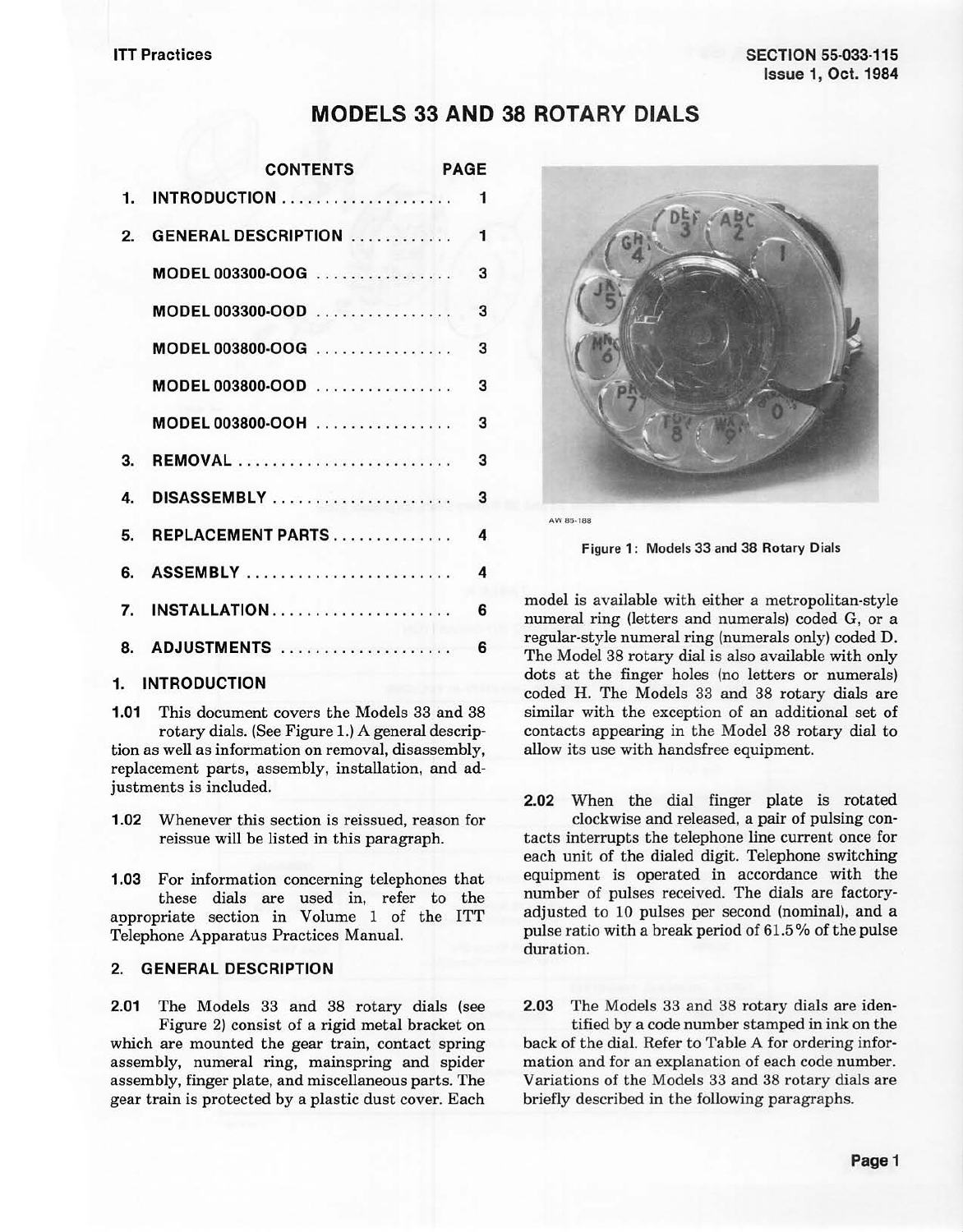

Figure 2: Models 33 and 38 Rotary Dials, Exploded View

#### TABLE A

# CODE NUMBERS DIAL CODE NUMBERS ARE FORMED IN TWO STEPS AS FOLLOWS: 003300 OOG ( 1) Dial Model Number I T ISee Part 1) (2) Numeral Ring Style (See Part 2) PART 1 DIAL MODEL NUMBER **NUMERAL**  CODE DESCRIPTION **RING** STYLE 003300 Model 33 Rotary Dial 00G, 00D (For Standard Telephones) 003800 Model 38 Rotary Dial DOG, DOD, OOH (For Handsfree Operation) PART 2 NUMERAL RING STYLE CODE DESCRIPTION OOG Metropolitan (Letters And Numerals) OOD Regular (Numerals Only) OOH Dots Only

#### ORDERING INFORMATION

AW 84 902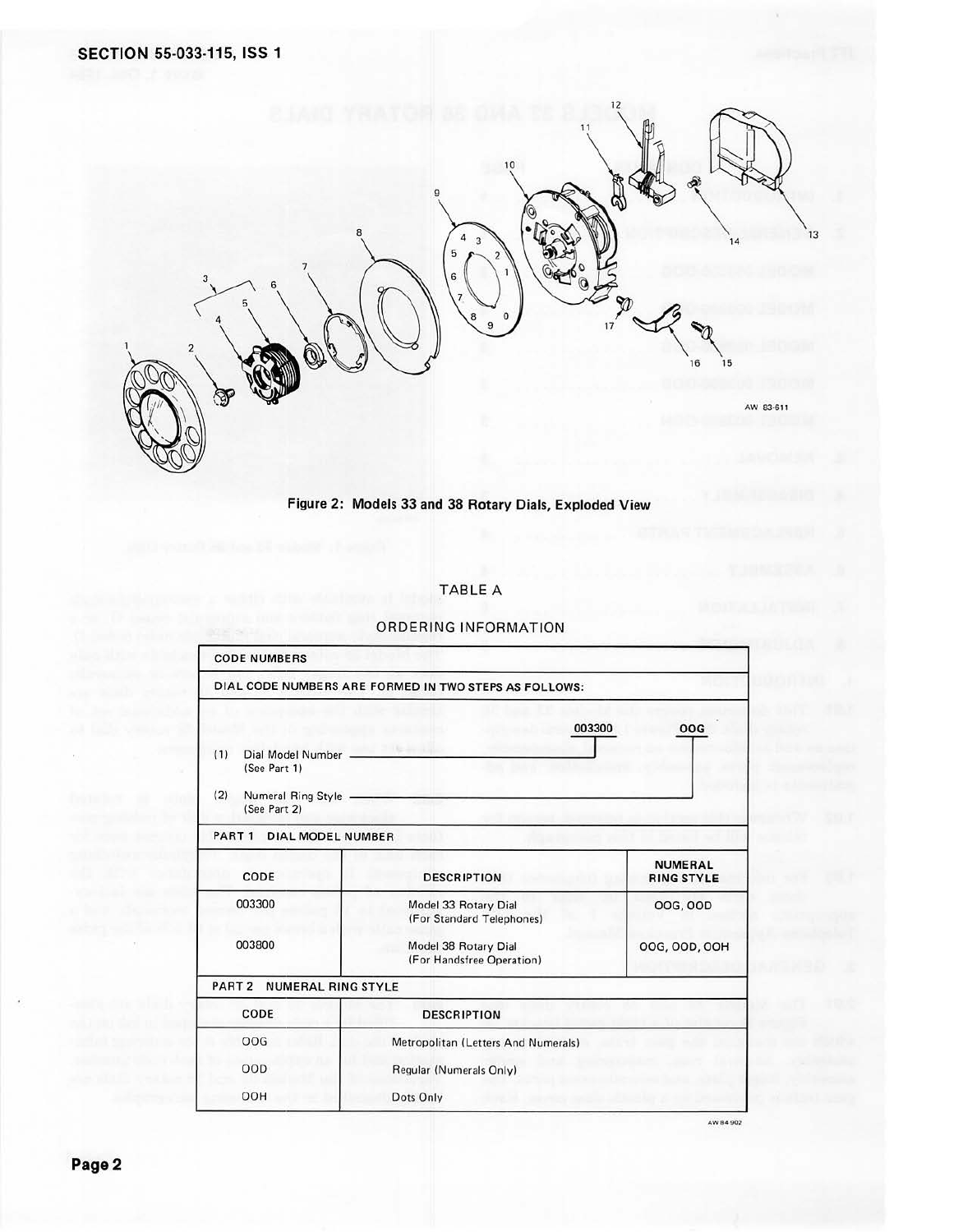### **MODEL 003300-OOG**

**2.04** The Model 003300-OOG rotary dial is de· signed for use in multibutton telephones. It contains one set of normally-open contacts that closes to short circuit the telephone receiver during dialing. One set of pulsing contacts is provided to interrupt the line current once for each unit of a dialed digit. This dial has a 3-inch diameter, metropolitanstyle numeral ring displaying both letters and numerals.

#### **MODEL 003300-OOD**

**2.05** The Model 003300-OOD rotary dial is the same as the Model 003300-OOG rotary dial with the exception that it has a 3-inch diameter, regular-style numeral ring displaying numerals only.

#### **MODEL 003800-OOG**

**2.06** The Model 003800-OOG rotary dial is designed for use in handsfree telephones, or multibutton telephones used in connection with handsfree equipment. It contains one set of normally-open contacts that closes to short circuit the telephone receiver during dialing, and also an additional set of contacts to mute the handsfree speaker during dialing. One set of pulsing contacts is provided to interrupt the line current once for each unit of a dialed digit. This dial has a 3-inch diameter, metropolitan-style numeral ring displaying both letters and numerals.

#### **MODEL 003800-OOD**

**2.07** The Model 003800-OOD rotary dial is the same as the Model 003800-OOG rotary dial with the exception that it has a 3-inch diameter, regular-style numeral ring displaying numerals only.

## **MODEL 003800-OOH**

**2.08** The Model 003800-OOH rotary dial is the same as the Model 003800-OOG rotary dial with the exception that it has a 3-inch diameter numeral ring displaying only dots at the finger holes.

#### **3. REMOVAL**

- **3.01** To remove the dial from the telephone, proceed as follows:
	- (a) Remove the telephone faceplate.
	- (b) Remove the telephone housing.
	- (c) Loosen the two dial mounting screws and lift the dial from the dial mounting brackets.
	- (d) Disconnect the dial leads from the telephone.

#### **4. DISASSEMBLY**

- **4.01** To disassemble the dial, proceed as follows:
	- (a) Rotate the finger plate completely clockwise.

(b) Insert the straightened end of a paper clip or similar tool into the hole that is now about 1/4 inch to the left of the tip of the finger stop. (See Figure 3.)



Figure 3: Location of Tab Release Hole

(c) Press down on the paper clip to spring the tab of the spider. Rotate the finger plate clockwise to release it. Work the finger plate off of the spider and out from under the finger stop.

(d) While holding the spider firmly, remove the

hex-head screw. Lift the spider from the main shaft and work the mainspring out of the dial bracket. (See Figure 4).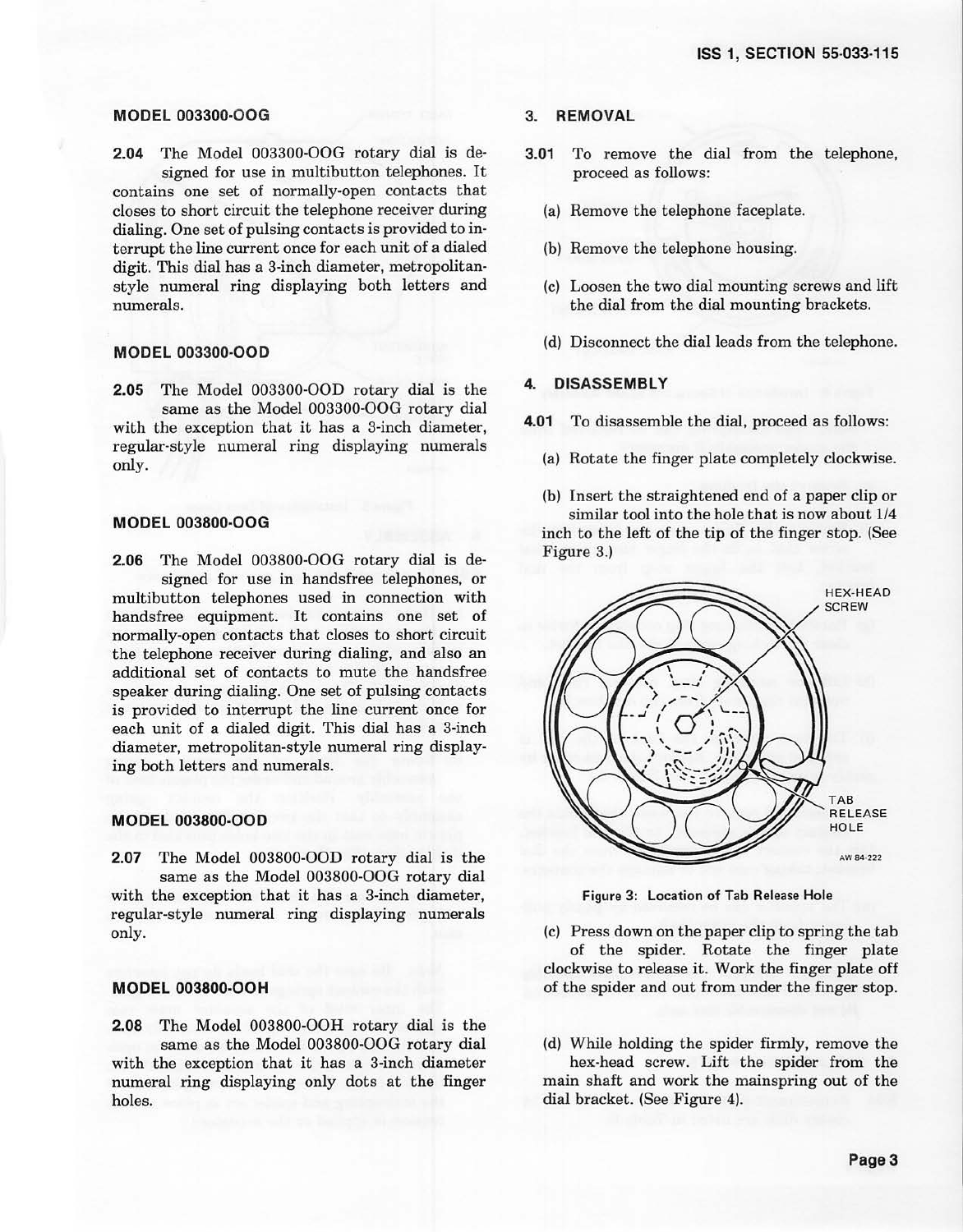#### SECTION 55-033-115, **ISS 1**



Figure 4: Installation of Spring and Spider Assembly

*Nole:* The mainspring can be removed from the spider assembly if necessary.

- (e) Remove the bushing.
- (f) Remove the finger stop by loosening the screw that holds the finger stop to the dial bracket. Lift the finger stop from the dial bracket.
- (g) Rotate the retaining ring counterclockwise to clear the locking slots of the dial bracket.
- (h) Lift the retaining ring, numeral ring, and numeral ring cover from the dial bracket.
- (j) The dust cover on the back of the dial is snapped into place. Remove the dust cover by gently lifting the edges. (See Figure 5.)
- (k) Loosen and remove the screw that holds the contact spring assembly *to* the dial bracket. Lift the contact spring assembly from the dial bracket, taking care not *to* damage the contacts.
- (m) The actuator can be removed by gently pulling it from the main shaft.

*Warning: The gear train and bracket assembly is a staked unil and repair is not recommended. Do not disassemble this unit.* 

#### **5. REPLACEMENT PARTS**

**5.01** Replacement parts for the Models 33 and 38 rotary dials are listed in Table B.



**Figure 5: Installation of Dust Cover** 

#### **6. ASSEMBLY**

**6.01** To assemble the dial, proceed as follows:

(a) If the actuator has been removed, slip it onto the main shaft with the flat side next to the surface of the main gear. Rotate the actuator counterclockwise to the stop on the main gear. (See Figure 5.) The hole in the main gear will align with the hole in the dial bracket when assembly is complete.

(b) Route the leads of the contact spring assembly around and under the plastic base of the assembly. Position the contact spring assembly so that the two locating studs of the plastic base seat in the two holes provided in the dial bracket. (See Figure 5.)

(c) Check to see that the end of the pulsing lever spring rests on the surface of the impulse cam.

*Note:* Be sure the dial leads do not interfere with the contact springs or with the main gear. The inner stud of the actuator must rest against the lever spring of the normally-open switch, and the switch contacts must be open when the hole in the main gear is aligned with the hole in the dial bracket. (This applies only if the mainspring and spider are in place so that tension is applied to the actuator.)